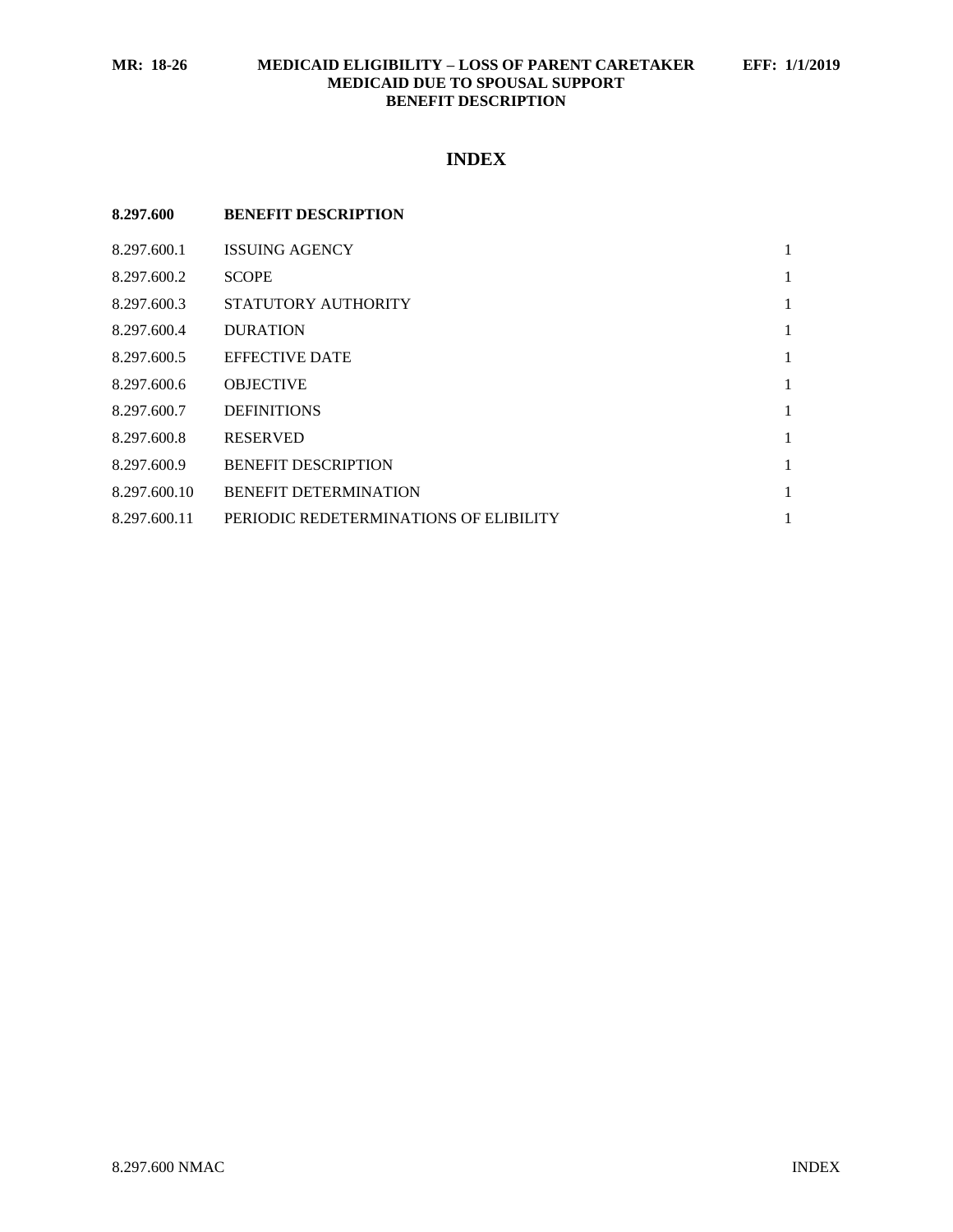#### **MR: 18-26 MEDICAID ELIGIBILITY – LOSS OF PARENT CARETAKER EFF: 1/1/2019 MEDICAID DUE TO SPOUSAL SUPPORT BENEFIT DESCRIPTION**

### **TITLE 8 SOCIAL SERVICES**

#### **CHAPTER 297 MEDICAID ELIGIBILITY - LOSS OF PARENT CARETAKER MEDICAID DUE TO SPOUSAL SUPPORT PART 600 BENEFIT DESCRIPTION**

<span id="page-1-0"></span>**8.297.600.1 ISSUING AGENCY:** New Mexico Human Services Department (HSD). [8.297.600.1 NMAC - Rp, 8.297.600.1 NMAC, 1/1/2019]

<span id="page-1-1"></span>**8.297.600.2 SCOPE:** The rule applies to the general public. [8.297.600.2 NMAC - Rp, 8.297.600.2 NMAC, 1/1/2019]

<span id="page-1-2"></span>**8.297.600.3 STATUTORY AUTHORITY:** The New Mexico medicaid program is administered pursuant to regulations promulgated by the federal department of health and human services under Title XIX of the Social Security Act as amended or by state statute. See Section 27-1-12 *et seq*., NMSA 1978. [8.297.600.3 NMAC - Rp, 8.297.600.3 NMAC, 1/1/2019]

<span id="page-1-3"></span>**8.297.600.4 DURATION:** Permanent.

[8.297.600.4 NMAC - Rp, 8.297.600.4 NMAC, 1/1/2019]

<span id="page-1-4"></span>**8.297.600.5 EFFECTIVE DATE:** January 1, 2019, or upon a later approval date by the federal centers for medicare and medicaid services (CMS), unless a later date is cited at the end of the section. [8.297.600.5 NMAC - Rp, 8.297.600.5 NMAC, 1/1/2019]

<span id="page-1-5"></span>**8.297.600.6 OBJECTIVE:** The objective of this rule is to provide eligibility guidelines when determining eligibility for the medical assistance division (MAD) medicaid program and other health care programs it administers. Processes for establishing and maintaining this category of eligibility are found in the affordable care general provision chapter located at 8.291.400 NMAC through 8.291.430 NMAC. [8.297.600.6 NMAC - Rp, 8.297.600.6 NMAC, 1/1/2019]

<span id="page-1-6"></span>**8.297.600.7 DEFINITIONS:** Refer to 8.291.400.7 NMAC. [8.297.600.7 NMAC - Rp, 8.297.600.7 NMAC, 1/1/2019]

<span id="page-1-7"></span>**8.297.600.8 [RESERVED]**

[8.297.600.8 NMAC - Rp, 8.297.600.8 NMAC, 1/1/2019]

<span id="page-1-8"></span>**8.297.600.9 BENEFIT DESCRIPTION:** A medicaid eligible recipient under this category is eligible to receive the full range of medicaid covered services. [8.297.600.9 NMAC - Rp, 8.297.600.9 NMAC, 1/1/2019]

<span id="page-1-9"></span>**8.297.600.10 BENEFIT DETERMINATION:** The HSD income support division (ISD) determines initial and ongoing eligibility.

[8.297.600.10 NMAC - Rp, 8.297.600.10 NMAC, 1/1/2019]

## <span id="page-1-10"></span>**8.297.600.11 PERIODIC REDETERMINATIONS OF ELIGIBILITY:**

**A.** A four month period of eligibility following parent caretaker medicaid is established without a new application. At the end of the four month period of eligibility a beneficiary is evaluated for other medicaid coverage in accordance with 8.291.410.19 NMAC. Retroactive medicaid coverage is not provided in accordance with 8.200.400.14 NMAC.

**B.** All changes that may affect eligibility must be reported within 10 calendar days of the date of the change as detailed in 8.291.400 NMAC.

[8.297.600.11 NMAC - Rp, 8.297.600.11 NMAC, 1/1/2019]

## **HISTORY OF 8.297.600 NMAC:**

## **History of Repealed Material:**

8.297.600 NMAC, Benefit Description, filed 9/17/2013 - Duration expired 12/31/2013.